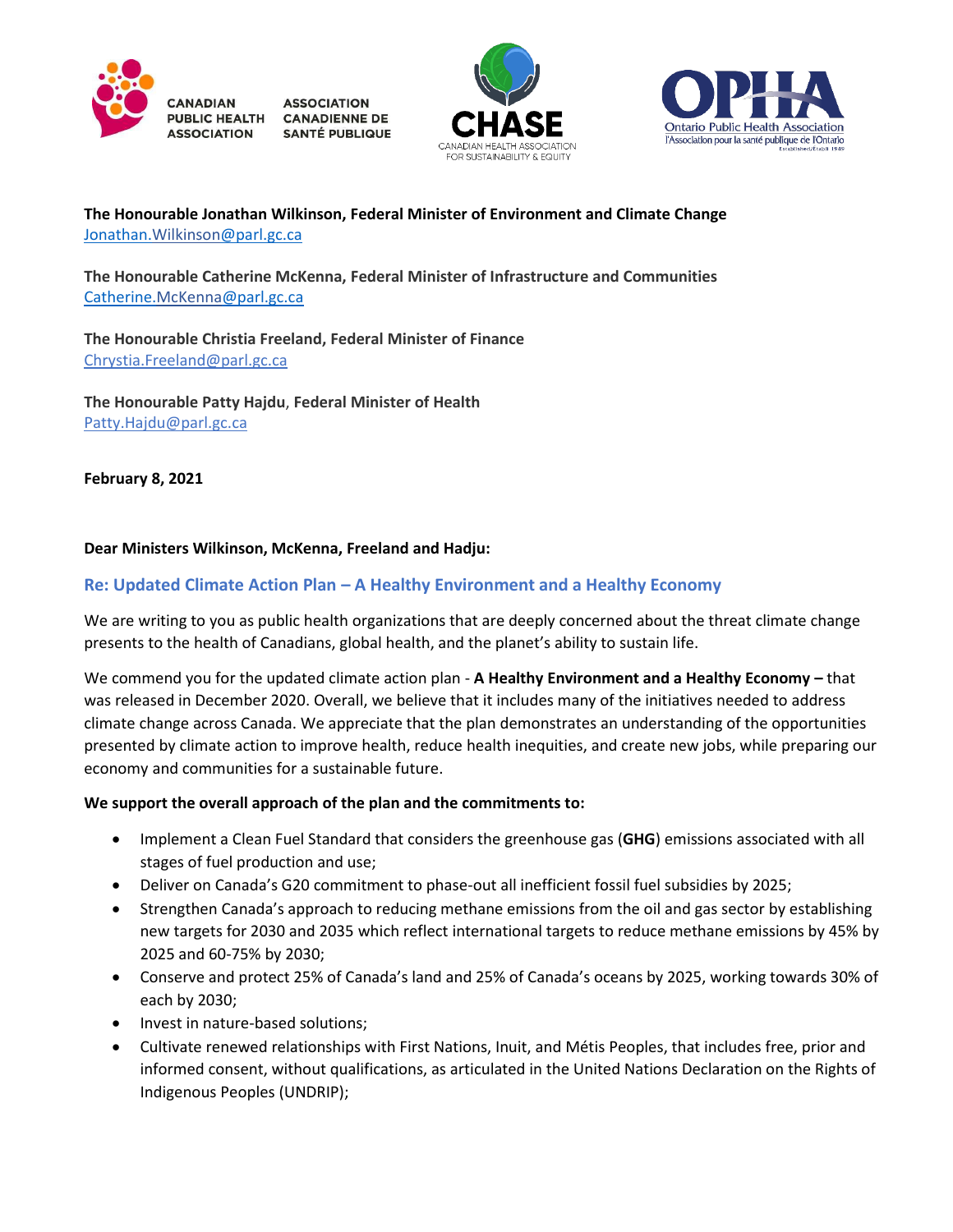- Support self-determined climate action by Indigenous Peoples;
- Green government operations;
- Make strategic investments to enable the adoption of low-carbon technologies to support economic growth and decarbonization across all sectors in Canada;
- Support the development of climate-smart agriculture; and
- Upskill and reskill workers with a particular goal on increasing workforce participation by underrepresented populations.

With that said, we would like to offer comments on some specific elements of the plan.

# **1. Bill C-12**

**We support, in principle, the** *Canadian Net-Zero Emissions Accountability Act* **(Bill C-12) but encourage the Government of Canada to strengthen it to include strong, science-based, legally-binding targets that holds the federal government accountable in both the short and long term for Canada's fair contribution to fighting climate change.**

## **2. Public Transit**

**We support the commitment to invest \$1.5 billion to accelerate the electrification of transit and school buses across the country. This is an investment that can create jobs and cultivate new green technologies, while also reducing air pollution, health care costs and GHG emissions.** 

We also applaud the government's 2016 commitment to spend \$28.5 billion on public transit over 10 years,<sup>1</sup> but strongly support the call from the Federation of Canadian Municipalities to make funding for public transit permanent – in the order of \$3.4 billion per year<sup>2</sup> – because of the many health, social and climate benefits associated with these services. It is time that Canada recognizes public transit as foundational to the creation of a healthy, sustainable and equitable society, and fund it accordingly.

# **3. Active Transportation**

**We appreciate that the new climate action plan recognizes the role that active transportation can play in reducing GHGs, improving health and increasing community resilience, and strongly support the development of a National Active Transportation Strategy to help deliver more active transportation options. We would however like to see a financial investment attached to this commitment.**

The Building Back Better<sup>3</sup> report estimates that 18,000 jobs could be created in communities across the country if \$2 billion in government funding were directed at active travel infrastructure such as separated bike lanes, sidewalks and traffic lights. This investment would create local construction jobs and provide economic opportunities for tourism in smaller communities, while also saving lives, reducing health care costs, increasing access to jobs and services, and building community resilience. Health equity could be further increased if lowincome neighbourhoods were prioritized for these investments.

<sup>&</sup>lt;sup>1</sup> Infrastructure Canada. 2016. Investing in Canada: Canada's Long-Term Infrastructure Plan

<sup>&</sup>lt;sup>2</sup> Federation of Canadian Municipalities. 2019. Building Better Lives Together. November.

<sup>3</sup> Torrie R., Bak C., Heaps T. Building Back Better with a Bold Green Recovery, Synthesis Report. IVEY Foundation, June 2020.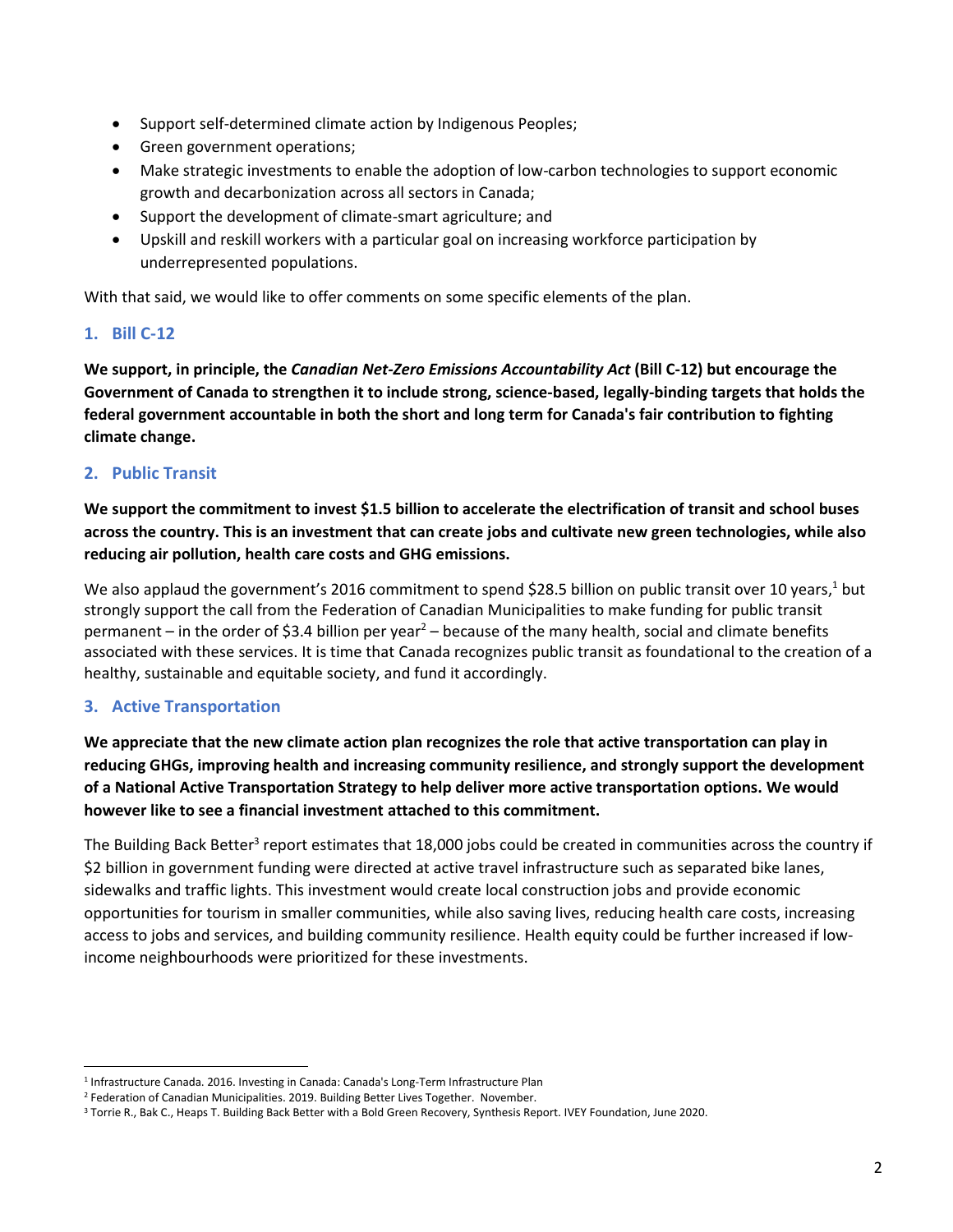## **4. Zero Emission Vehicles**

**We support the steps that the Government of Canada has taken, and plans to take, to foster zero emission vehicles (ZEVs) in Canada. However, a larger financial investment and a more comprehensive set of policies are needed to realize our climate goals and achieve greater health benefits.**

Canada could create 474,000 jobs and produce about \$11.7 billion in fuel savings for drivers each year if all new cars and SUVs and 75-80% of all new trucks sold in Canada by 2030 were required to be electric.<sup>3</sup> This investment would also produce immediate health benefits as demonstrated by a 2020 study that found that the electrification of all cars and SUVs in the Greater Toronto and Hamilton Area alone could prevent 313 premature deaths and provide up to \$2.4 billion in social benefits each year while reducing GHGs by 7.6 Mt per year. <sup>4</sup> The Canadian government could foster this transition by investing \$12 billion over 5 years which is a much greater investment than that proposed in the new plan. $3$ 

This investment must also be supported with policies that include:

- Financial incentives for new and used ZEVs that target lower- and middle-income Canadians;
- Building codes that include provisions for ZEV charging stations;
- ZEV sales targets for medium- and heavy-duty vehicles as well light-duty vehicles;
- Mandatory Vehicle Emission Standards that require improvements in fuel efficiency and reductions in vehicle emissions for each model year;
- Mandatory fuel standards that require suppliers to reduce the carbon intensity of the fuels they sell and provides credits for alternative fuels such as electricity and hydrogen; and
- Funding and tax breaks to encourage ZEV and battery manufacturing plants to locate in Canada and for existing plants to re-tool<sup>56</sup>.

### **5. Renewable Energy**

## **We strongly support the \$6 billion in investments identified in the climate action plan to modernize Canada's electricity grid.**

The Canadian Government could create almost one million cumulative jobs and virtually eliminate 75 Mt of GHG emissions from the electricity sector by investing \$6.7 billion over a 10-year period in the creation of a carbon-free and resilient electricity grid across the country.<sup>3</sup> This investment will produce health benefits valued at nearly \$1 billion per year by reducing air pollution.<sup>7</sup> The development of a green, reliable and resilient electricity grid is an essential building block for a healthier and more sustainable future that will rely more heavily on electricity as we transition away from fossil fuels.

**We strongly support the investment of \$300 million over five years for renewable energy projects in rural, remote and Indigenous communities that currently rely on diesel.** This investment holds the promise of reducing indoor and outdoor air pollution and adverse health impacts in these communities, reducing health inequities, and decreasing operating and maintenance costs for these communities, while increasing their resilience in the face of a rapidly changing climate.

<sup>4</sup> Environmental Defence and the Ontario Public Health Association. 2020. Clearing the Air. How Electric Vehicles And Cleaner Trucks Can Reduce Pollution, Improve Health And Save Livers in the Greater Toronto and Hamilton Area

<sup>5</sup> Clean Energy Canada. 2020. Taking the Wheel. How can Canada cut carbon pollution and revitalize its auto sector.

<sup>&</sup>lt;sup>6</sup> Pembina Institute. 2020. Building a zero-emission goods movement system: Opportunities to strengthen Canada's ZEV freight sector.

<sup>&</sup>lt;sup>7</sup> Israel B and Flanagan E. 2016. Out with the Coal, in with the New: National benefits of an accelerated phase-out of coal-fired power. Pembina Institute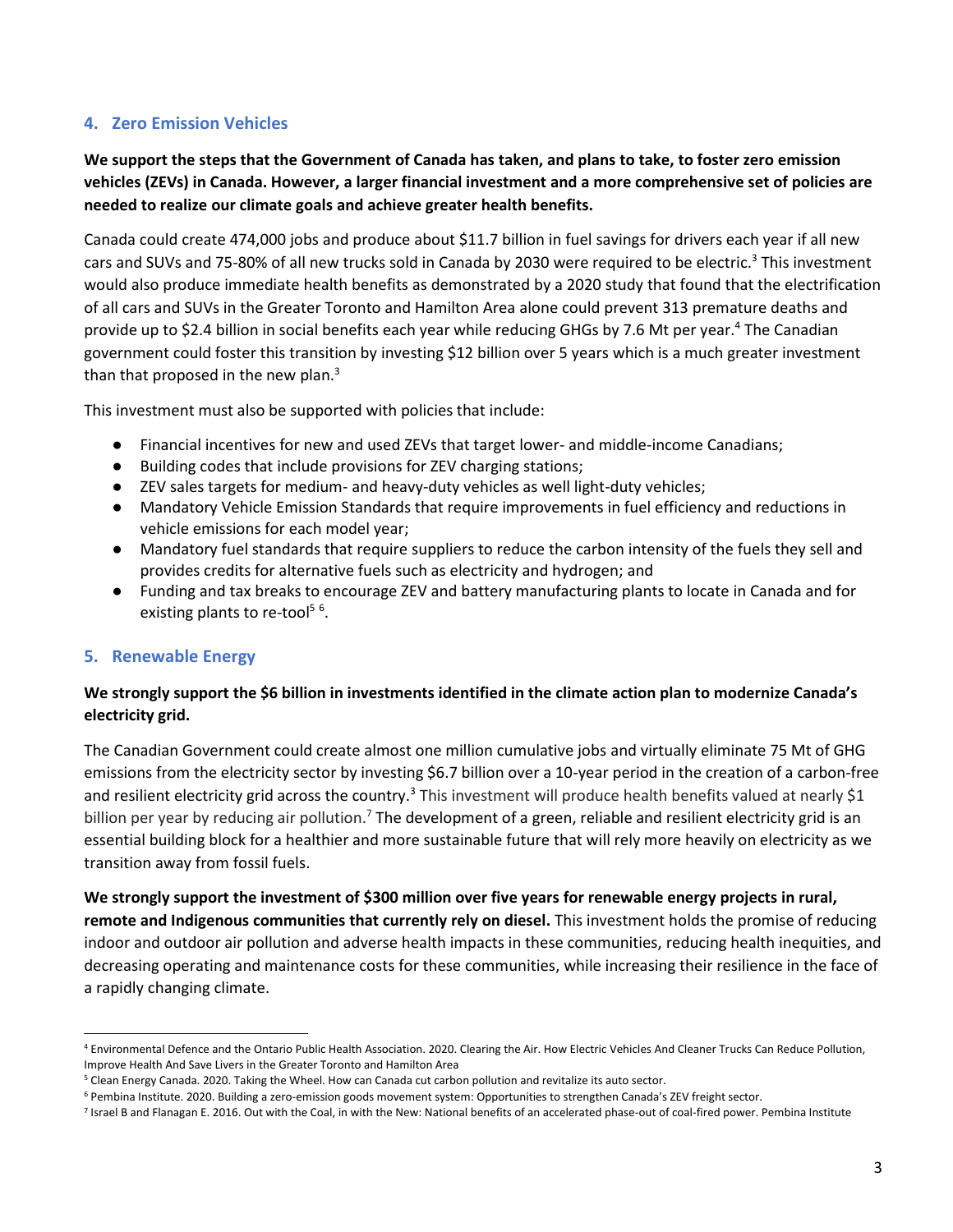# **6. Building Retrofits**

**We strongly support the Government of Canada's commitment to invest \$6.1 billion to foster retrofits in residential, commercial and community buildings to increase their energy efficiency, reduce their GHG emissions, and/or increase their resiliency to climate change. We would like to see, however, additional funding directed towards this program to ensure that it achieves the GHG reductions, job opportunities, and health equity benefits it promises.**

This investment can produce significant energy savings for consumers, make indoor environments healthier, and improve social equity if lower-income housing and populations are targeted, while also creating jobs and significantly reducing GHG emissions. Though commendable, the proposed investments fall short of the \$20.7 billion recommended for a building retrofit program that could reduce GHG emissions by 58 Mt per year by 2030 while creating 3 million person-years of employment up to 2030.<sup>3</sup>

**We strongly support the Government of Canada's commitment to invest:**

- **\$1.5 billion over three years for green and inclusive community buildings through retrofits, repairs, upgrades and new builds, which would support good jobs and local economic growth, contribute to climate objectives and serve structurally disadvantaged populations; and**
- **\$150 million to projects serving First Nations, Inuit and Métis communities, including Indigenous Peoples in urban centres.**

**We would like to see, however, stronger language regarding the training of structurally disadvantaged populations to acquire work in the field of building retrofits.**

### **7. Carbon Pricing**

**We strongly support carbon pricing and the Government of Canada's proposal to increase the carbon price by \$15 per year, starting in 2023, rising to \$170 per tonne of carbon pollution in 2030**.

We agree that the increasing price of carbon will encourage the behavioural changes and investments needed to transform our economy. We also believe that the transparent long-term trajectory allows people and organizations to make investments that are healthy for people and the planet. We appreciate that the carbon pricing system established in 2019 returns most of the fuel charge proceeds directly to families through Climate Action Incentive payments in recognition of the limited choices available to some families and to mitigate the adverse financial impacts that increasing prices could have on lower- and middle-income families.

### **8. National Adaptation Strategy**

**We support the development of Canada's first-ever National Adaptation Strategy but believe that it should include \$100 million per year in funding for the public health sector to ensure that public health and health equity impacts and risks are properly considered and addressed in the development and implementation of the strategy.**

The funding for the public health sector would be used to:

- Support the development and implementation of local and regional climate change health vulnerability assessments and adaptation plans;
- Support pan-Canadian inter-jurisdictional collaborative(s) to: